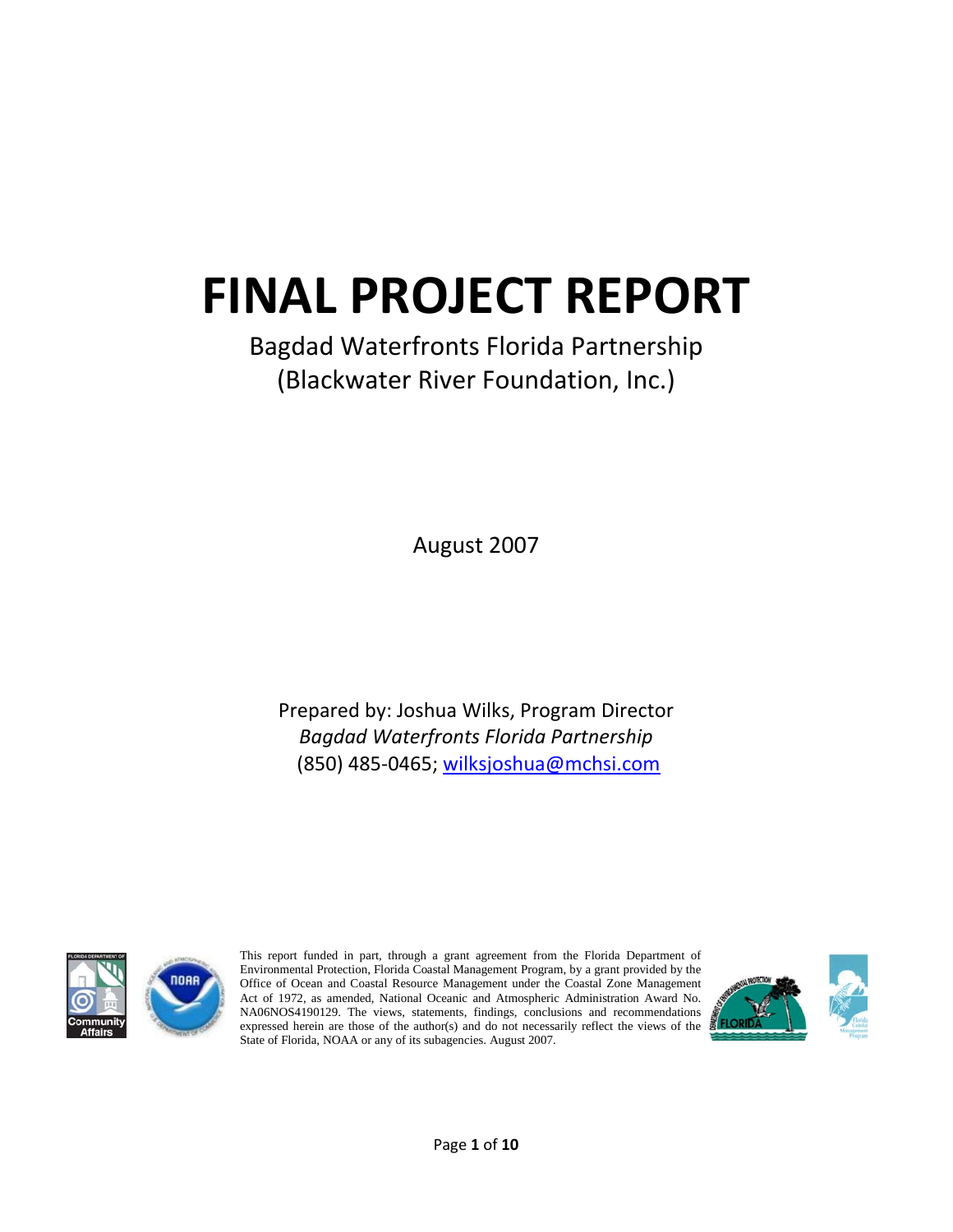## **Executive Summary**

In September 2005, the Department of Community Affairs designated the Village of Bagdad as a Waterfronts Florida Partnership community to focus on the areas of public access to the waterfront, hazard mitigation, economic revitalization, and environmental and cultural resource protection.

The primary goals of the Partnership were the following areas: 1.) public access to the waterfront; 2.) hazard mitigation; 3.) economic revitalization; and 4.) environmental and cultural resource protection.

With Santa Rosa County and DCA's assistance, participating Bagdad residents and stakeholders created a public involvement process for community planning through the Bagdad Waterfronts Florida Partnership program. The participants helped facilitate a vision plan process in July 2006 that is guiding community revitalization efforts within the Partnership and Santa Rosa County.

**Principal Participants:** The initial partners in the Partnership were DCA, Santa Rosa County, and the Blackwater River Foundation (the grant manager and program applicant).

Two years later, the participants include the following:

- Bagdad residents and property owners
- Santa Rosa County Planning and Zoning
- Santa Rosa County Special Projects and Grants
- Santa Rosa County Public Works
- Santa Rosa County Board of County Commissioners
- Bagdad Village Preservation Association
- Bagdad Architectural Advisory Board
- Florida Department of Environmental Protection
- Northwest Florida Water Management District
- Santa Rosa County Volunteer Center
- Main Street Milton, Inc.
- Bagdad United Methodist Church
- Santa Rosa Historical Society, Inc.
- Bagdad Cemetery Association, Inc.
- University of Florida-IFAS Extension
- University of West Florida
- University of South Alabama
- The Nature Conservancy
- Northwest Florida Aquatic Preserves
- Office of Greenways and Trails
- Blackwater Heritage Trail
- West Florida Regional Planning Council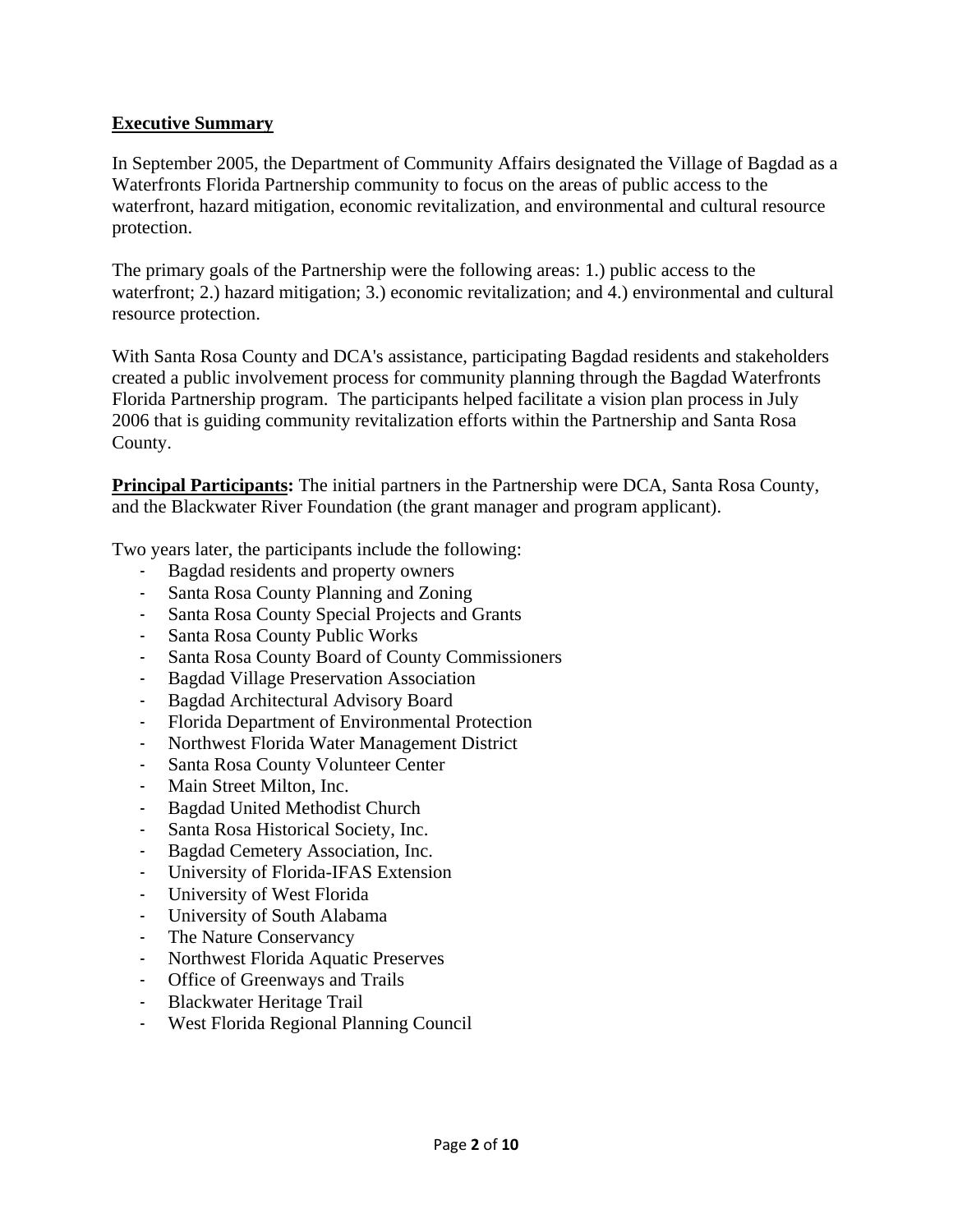# **Methodology:**

Consensus Decision-Making approach was adopted by the Steering Committee as the management procedure for decisions and Partnership efforts.

"Consensus process creates a cooperative dynamic. Only one the proposal is consider at a time. Everyone works together to make it the best possible decision for the group. Any concerns are raised and resolved, sometimes one by one, until all voices are heard. Since proposals are no longer the property of the presenter, a solution can be created more cooperatively." (*On Conflict and Consensus: A Handbook on Formal Consensus Decisionmaking*. C.T. Lawrence Butler and Amy Rothstein. 1987-2004.)

Additionally, the "Three Rings to Success" approach was taken to organize the decision-making group. Anyone was welcome to participate and no one was turned away. The Steering Committee held 20 seats.

3 Rings to Success



- 1- Stakeholders well known
- 2- Stakeholders not so well known
- 3- Non-stakeholders, but have experience to assist

Outreach methods have included postcards to all Bagdad property owners, public notices in newspaper, email notices, roadway signs, and flyers/posters throughout community.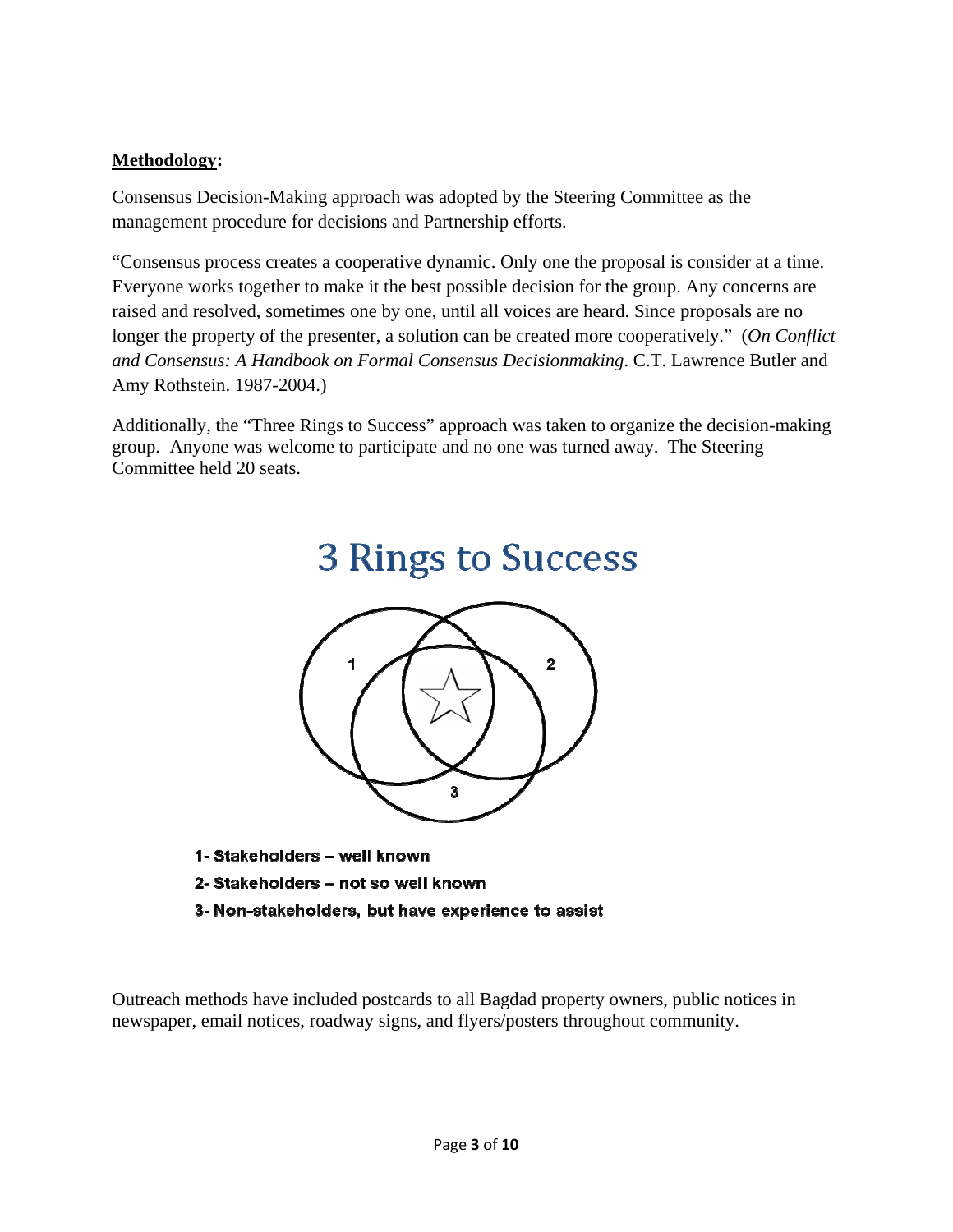# **Primary Goals and Objectives**

## *As identified in the Bagdad Community Visioning Process – July 2006*

During the month of July 2006, three community visioning meetings were held at the Bagdad Elementary School. The following are the goals and objectives later adopted for implementation by the Partnership and the Santa Rosa County Board of County Commissioners:

- 1. Environmental Resource Protection
	- a. Protect the quality of waterways surrounding the Village of Bagdad (Blackwater River, Pond Creek, and Oakland Basin)
	- b. Enhance and protect upland natural resources of the Village
	- c. Provide environmental education to Village residents and property owners
- 2. Cultural Resource Protection
	- a. Revise County Codes to clarify Historic Zoning District regulations for the purpose of protecting historic character and property values
	- b. Provide information to the community on the cultural resources unique to the Village of Bagdad
	- c. Identify archaeological resources in the area
- 3. Hazard Mitigation and Public Safety
	- a. Reduce crime in Bagdad
	- b. Relocate the Bagdad Firehouse out of the storm surge area.
	- c. Relocate overhead utility lines underground.
	- d. Improve traffic safety.
	- e. Improve the ability of the community to respond to and recover from hurricanes.
- 4. Public Access to the Waterfront
	- a. Develop the Mill Site Park as a passive park that capitalizes the area's unique resources and serves as a location for special events.
	- b. Improve Dorr's Fence Landing for sue as a canoe and kayak launch area
	- c. Oyster Shell Pile Boat Landing
	- d. Continue to improve the Bagdad Ball Park as an active recreation area
- 5. Economic Revitalization
	- a. Create a tradition for the economy of Bagdad focused on small businesses that are compatible with the historic character of the village and capitalize on the recreation and natural resource of the area.
	- b. Enhance the historic character of the community with the use of streetscape improvements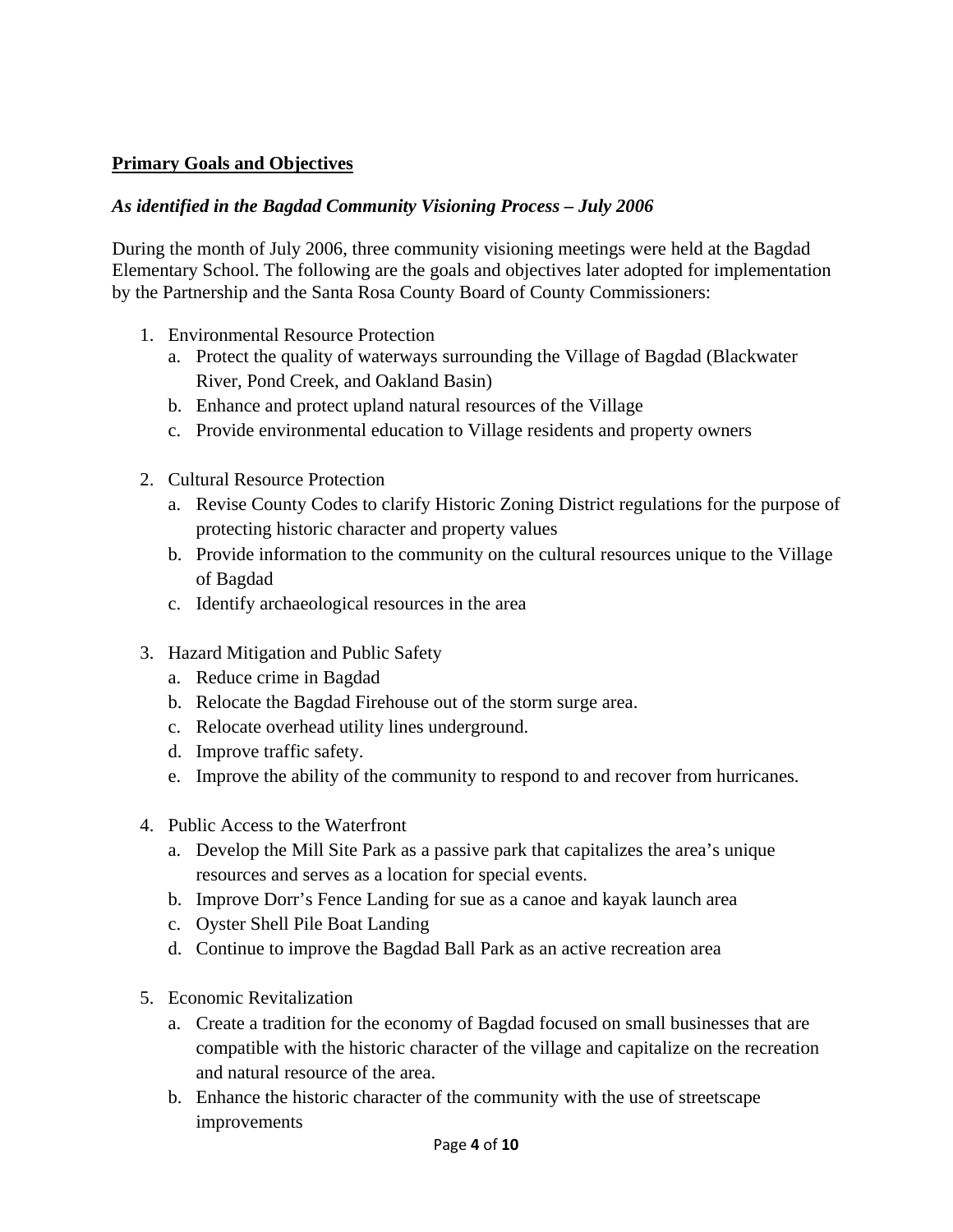### **Summary of Outcome and Impacts:**

The outcome from an all-inclusive approach to community visioning and goal implementation resulted in continued growth of public involvement, public awareness and local government support.

The Partnership has created a good relationship with various Santa Rosa County government departments, various state agencies, and local civic organizations. Additionally, the Partnership has created a relationship with the West Florida Regional Planning Council, and currently holds a voting position on the regional Bicycle and Pedestrian Advisory Committee.

After two years of meetings, discussions, public comments, review of issues regarding Bagdad's revitalization as related with the focus areas of the program, the Steering Committee determined that the program should be continued past the grant cycle. The Steering Committee approved moving forward to incorporate as an individual not-for-profit organization that will focus on inclusive community participation – all meetings and activities open to anyone who wants to participate.

The results and accomplishments of the Bagdad Waterfronts Florida Partnership will be reported on an annual basis to the Department of Community Affairs and Santa Rosa County. Accomplishments will reviewed annually by the Partnership.

| <b>Program Accomplishments:</b> January 1, 2006 to August 2, 2007 |  |
|-------------------------------------------------------------------|--|
|                                                                   |  |

# **2006**

**January:** 

o Community meeting at the Bagdad Museum.

**February**

- o Elected Steering Committee officers
- o Established subcommittees and chairpersons
- o Began discussion about Visioning Process

#### **March**

| $\circ$ | Adopted operating procedures                        |
|---------|-----------------------------------------------------|
| $\circ$ | Established a calendar of meetings                  |
| $\circ$ | Developed a Community Outreach Procedure            |
| $\circ$ | Met as subcommittees to develop area priority lists |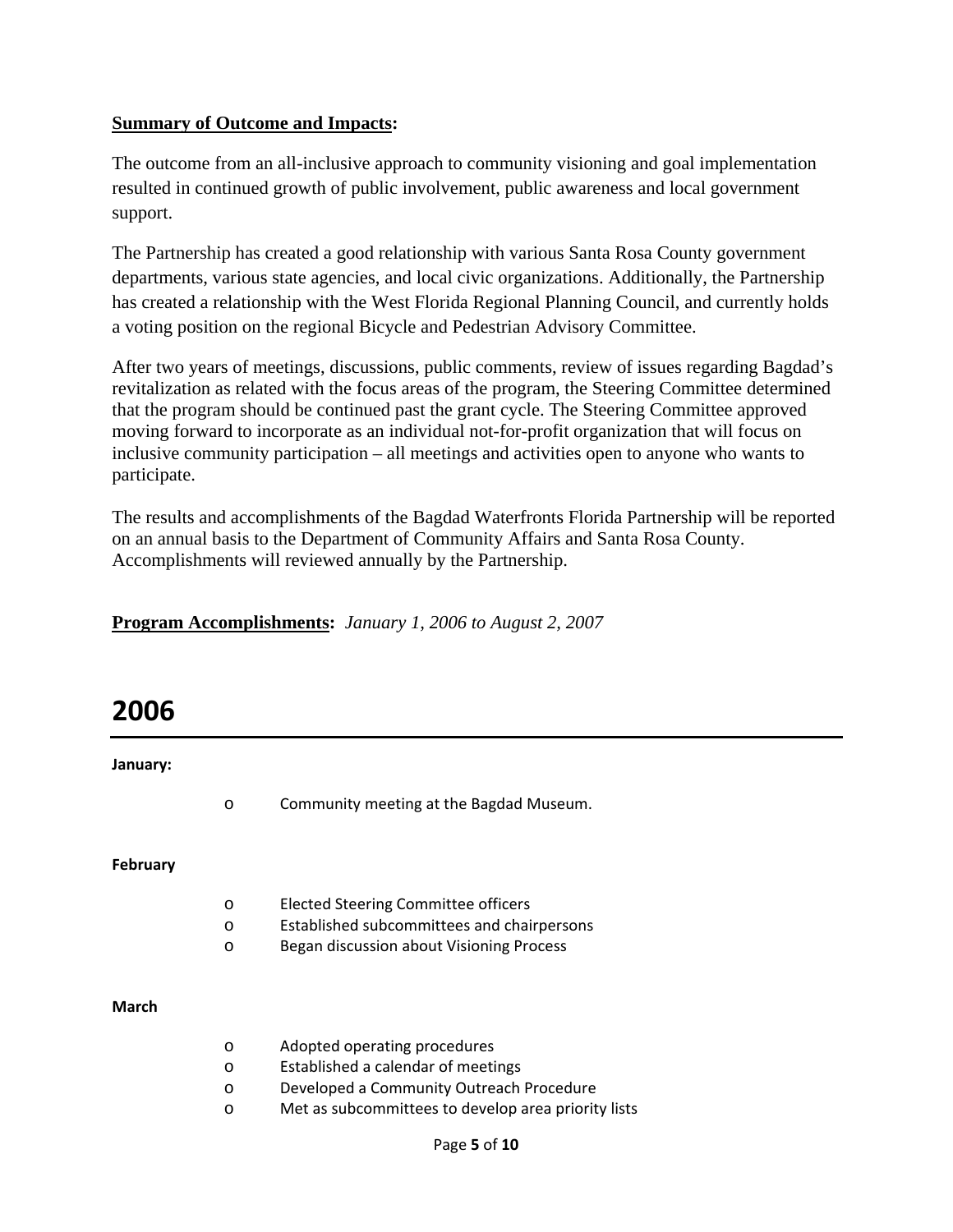| <b>April</b>   |         |                                                                                                                                                                   |
|----------------|---------|-------------------------------------------------------------------------------------------------------------------------------------------------------------------|
|                | O       | Began discussion of Neighborhood Watch program.                                                                                                                   |
| May            | O       | Began discussing with Santa Rosa County possibility of Bagdad Heritage Trail.                                                                                     |
|                | O       | Began planning for the Bagdad Front Porch Art Stroll                                                                                                              |
|                | O       | Began preparing for Visioning Workshops                                                                                                                           |
|                | O       | Established welcome sign committee                                                                                                                                |
| June           |         |                                                                                                                                                                   |
|                | O       | Approved moving forward advertising the visioning workshops                                                                                                       |
|                | O       | Distributed door tags throughout Bagdad about program and workshops                                                                                               |
|                | O       | Mailed out postcards to all property owners about workshops                                                                                                       |
|                | O       | Requested to Public Works that Bagdad Heritage Landmark sign be replaced to<br>north of Pond Creek bridge. Sign was moved for more visibility.                    |
| July           |         |                                                                                                                                                                   |
|                | $\circ$ | Established a Community Award Program committee                                                                                                                   |
|                | O       | <b>Conducted Vision Process</b>                                                                                                                                   |
| <b>August</b>  |         |                                                                                                                                                                   |
|                |         |                                                                                                                                                                   |
|                | O       | Mill Site Park visioning workshop                                                                                                                                 |
|                | O       | Vision Plan was approved by the Board of County Commissioners.                                                                                                    |
| September      |         |                                                                                                                                                                   |
|                | O       | Began development of a Vision Action Plan                                                                                                                         |
|                | O       | <b>Program Success Evaluation Procedure</b>                                                                                                                       |
|                | O       | Established a Neighborhood Watch planning group                                                                                                                   |
| <b>October</b> |         |                                                                                                                                                                   |
|                |         |                                                                                                                                                                   |
|                | $\circ$ | Requested a representative to serve on Florida-Alabama Transportation<br>Planning Organization's Bicycle and Pedestrian Advisory Committee. Voting                |
|                |         | position was approved.                                                                                                                                            |
|                | O       | Economic Revitalization/Public Safety subcommittees recommended temporary                                                                                         |
|                |         | traffic calming remedies such as a school zone caution light placed on Garcon<br>Point Road, and a stop sign placed at the three-way intersection in front of the |
|                |         | Bagdad Elementary School. The committee began gathering signatures for a                                                                                          |
|                | $\circ$ | petition to the Board of County Commissioners.<br>Met with Santa Rosa County crime prevention officers about forming a                                            |
|                |         | Neighborhood Watch Program and were furnished a packet of "start-up"<br>materials.                                                                                |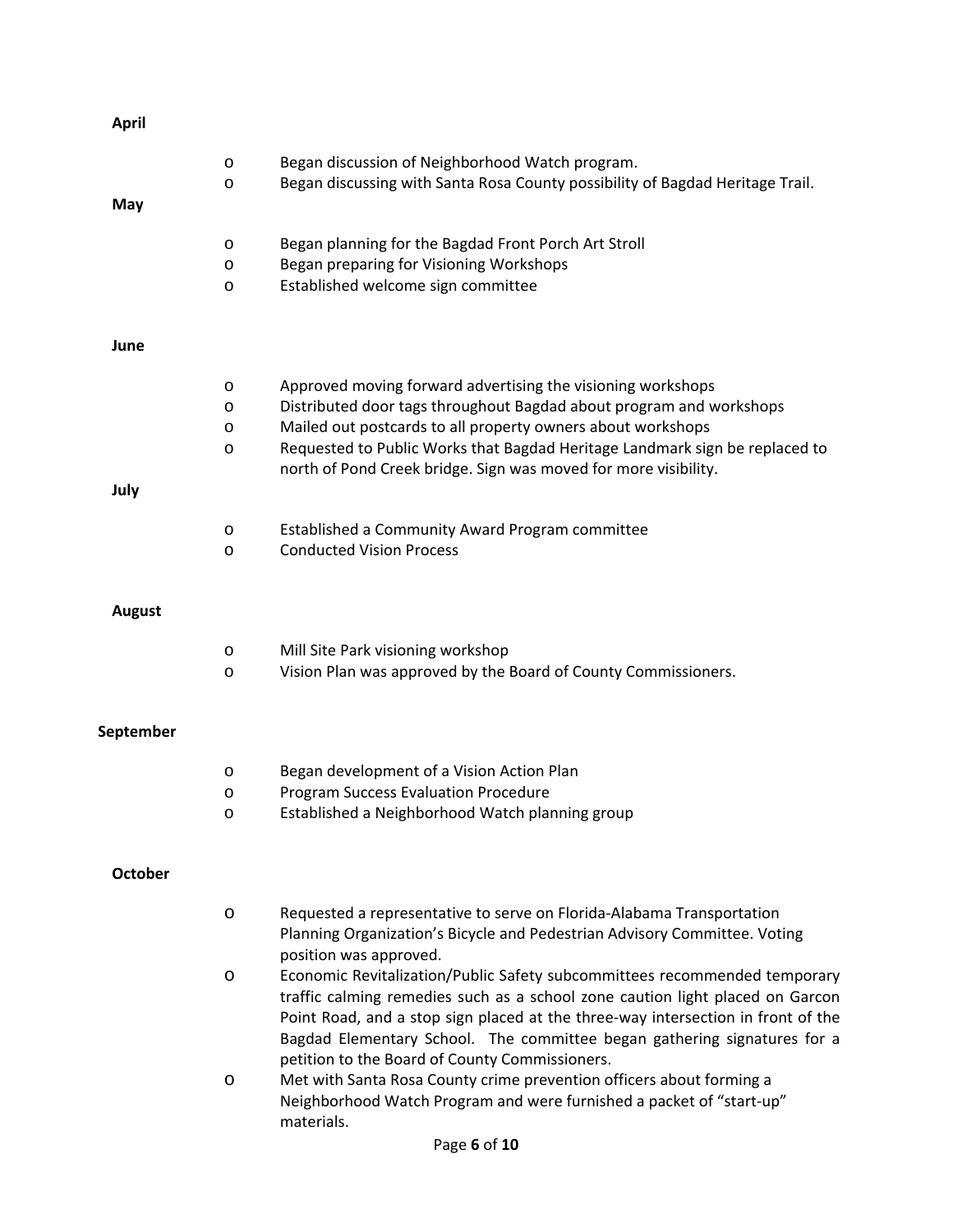- o Established a Neighborhood Watch, in collaboration with National Make a Difference Day.
- o Initiated Town Hall meeting; passed out flyers and door tags.
- o Initiated the Bagdad Community Urban Forestry Program
- o Established incorporation committee to develop future plans for *Partnership*

#### **November**

- o Sewer expansion began construction
- o Began discussion of establishing a non‐profit corporation to continue the Partnership's efforts once grant cycle ends.
- o Santa Rosa County applied for a grant to create the Bagdad Heritage Trail to connect Bagdad with Milton's Blackwater Heritage Trail.
- o Fishing line recycling bins were installed at boat landings in Bagdad.
- o Community Award Program Beautification award was given to Carey Allen.
- o Santa Rosa County repaired sidewalks in Bagdad in response to a request by the Partnership.

# **2007**

#### **January**

- **Established and celebrated an Arbor Day celebration in Bagdad.**
- A group of Partnership members visited St. Andrews, Fla.
- Uploaded a Waterfronts Partnership website.

#### **February**

- **Held Neighborhood Watch meeting and safety workshop**
- Presented Lighting Program idea to 37 attendees.

#### **March**

- Hosted a Volunteer Reception Center training workshop at the Bagdad Community Center.
- Met with the West Florida Historic Preservation, Inc. to discuss ideas for economic revitalization focusing on historic preservation and ecotourism.
- Defined "Bagdad Limits" for Santa Rosa County and requested Bagdad community signs. Within two weeks, Santa Rosa County installed Bagdad community signs at those boundary lines.
- Approved the Bagdad Vision Plan Action Plan that the *Partnership* developed to guide implementation of the Bagdad Vision Plan.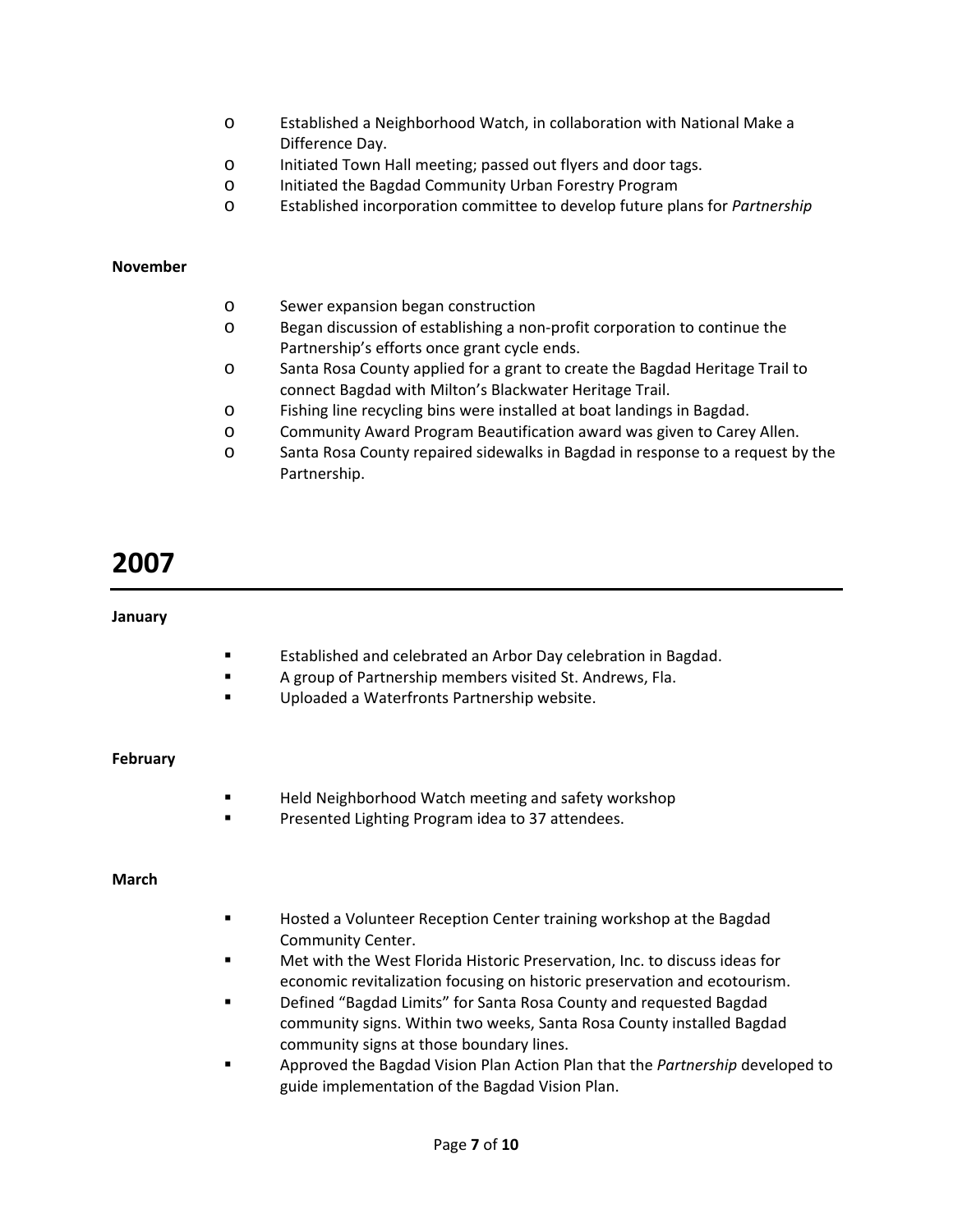| April         |                |                                                                                                                                                                                                                                                                                                                                                                          |
|---------------|----------------|--------------------------------------------------------------------------------------------------------------------------------------------------------------------------------------------------------------------------------------------------------------------------------------------------------------------------------------------------------------------------|
|               | ٠              | Moved forward with non-profit designation.<br>Adopted "Ollinger & Bruce Shipyard Trail" site from Northwest Florida Water<br>Management District.<br>Hosted Earth Day Great American Cleanup, clearing Trail park site, clearing trail,                                                                                                                                  |
| May           |                | and assisting with derelict boat removal from Bagdad waterfront.                                                                                                                                                                                                                                                                                                         |
| June          | ٠<br>٠         | Hosted Statewide Waterfronts Florida Partnership quarterly meeting.<br>Hosted a Bagdad Native Tree Workshop.                                                                                                                                                                                                                                                             |
|               | ٠<br>■         | Established informal group to plan future of Partnership.<br>On recommendation by Partnership, Public Works Department painted no-<br>passing stripes along Forsyth and Church streets in Bagdad to calm traffic.<br>On recommendation by Partnership, Public Works Department created a three-<br>way stop at the intersection of Forsyth Street and Garcon Point Road. |
| July          |                |                                                                                                                                                                                                                                                                                                                                                                          |
|               |                | A consultant was hired to update Bagdad Historic District's Land Development<br>Code. This process was initiated by Santa Rosa County because of the results of<br>the Partnership's visioning process July 2007.                                                                                                                                                        |
|               | $\blacksquare$ | State of Florida funded a consultant to perform an engineering assessment of<br>the Bagdad Mill Site retaining wall. (still in process)                                                                                                                                                                                                                                  |
|               |                | Installed welcome sign posts and purchased welcome signs.                                                                                                                                                                                                                                                                                                                |
|               | ٠              | University of West Florida's biology department began conducting a vegetation<br>survey of Bagdad's waterfront.                                                                                                                                                                                                                                                          |
| <b>August</b> |                |                                                                                                                                                                                                                                                                                                                                                                          |
|               |                | Developed Property Owner survey.                                                                                                                                                                                                                                                                                                                                         |
|               |                | Completed architectural survey of the historic district.                                                                                                                                                                                                                                                                                                                 |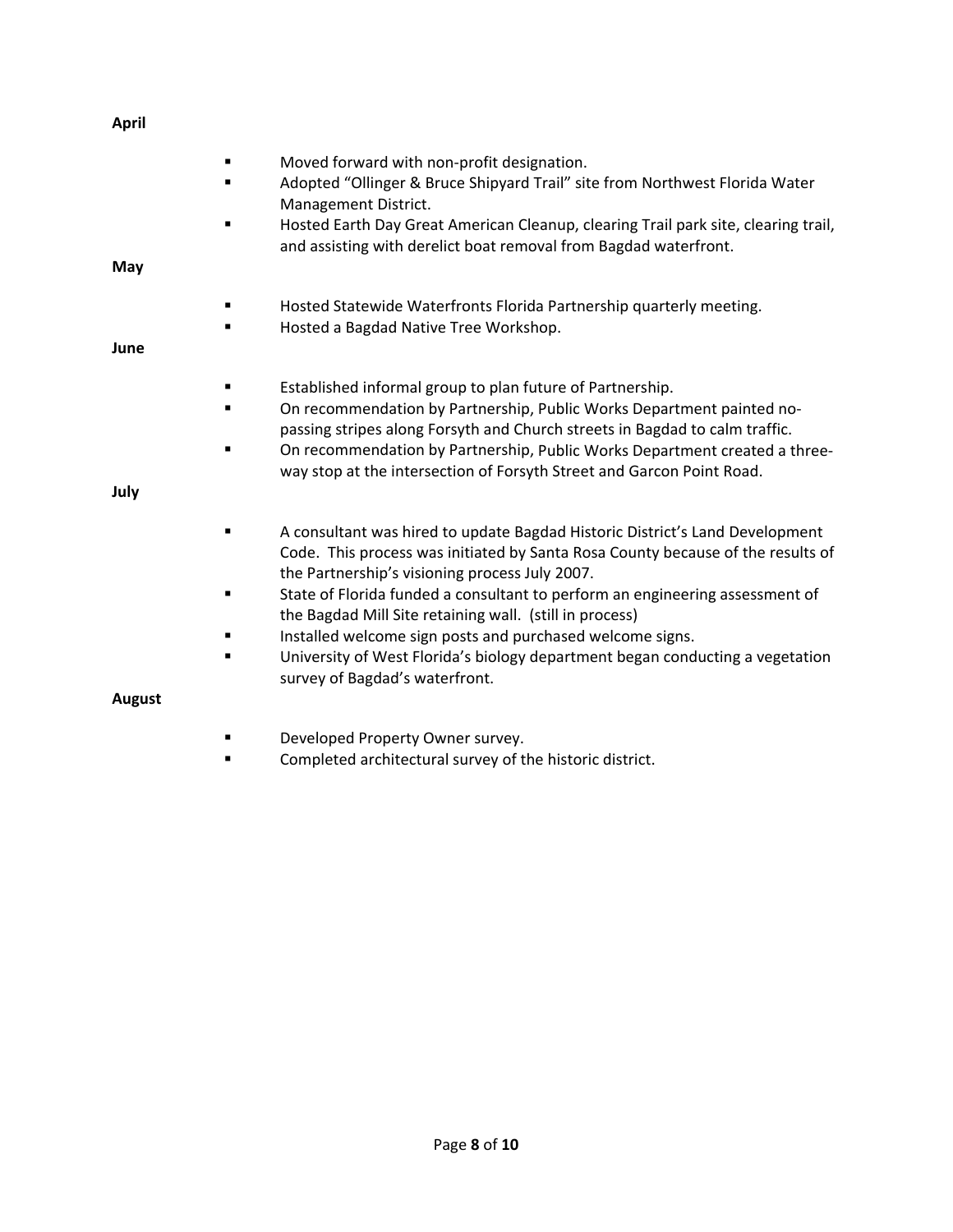# **Initial Goals and Objectives not accomplished:**

interviewing

The initial goals and objectives in the Partnership's 2007 workplan that were not achieved:

| Goal/Objective                                                                          |  |  |
|-----------------------------------------------------------------------------------------|--|--|
| <b>Cultural Resource Protection:</b>                                                    |  |  |
| Prepare an "oral history"<br>of the Village by interviewing<br>longtime area residents. |  |  |
|                                                                                         |  |  |

Public Access to the Waterfront:

Identify Dorr's Fence Landing as canoe and kayak launch area

Hazard Mitigation and Public Safety:

Create and implement a community lighting plan.

## **Reason not achieved**

*The projected date to begin an oral history project was October 2006. The reasoning for the project not pursuing was due to a lack of involvement of the Cultural Resource Protection subcommittee. The subcommittee could not move beyond zoning discussions that dominated meetings. Participation dwindled and the Steering Committee approved this subcommittee meeting for special issues on a biannual or as-needed basis only.*

 *The Steering Committee recommended to Santa Rosa County for its designation, but a neighbor to the boat landing objected to its designation and the Marine Advisory Board did not approve the recommendation to date.* 

*The community lighting program was initiated by the Partnership through the Bagdad Neighborhood Watch group. The lighting program was not pursued due to lack of participation in meetings related to the lighting program. The Partnership intends to pursue the lighting program in the near future.*